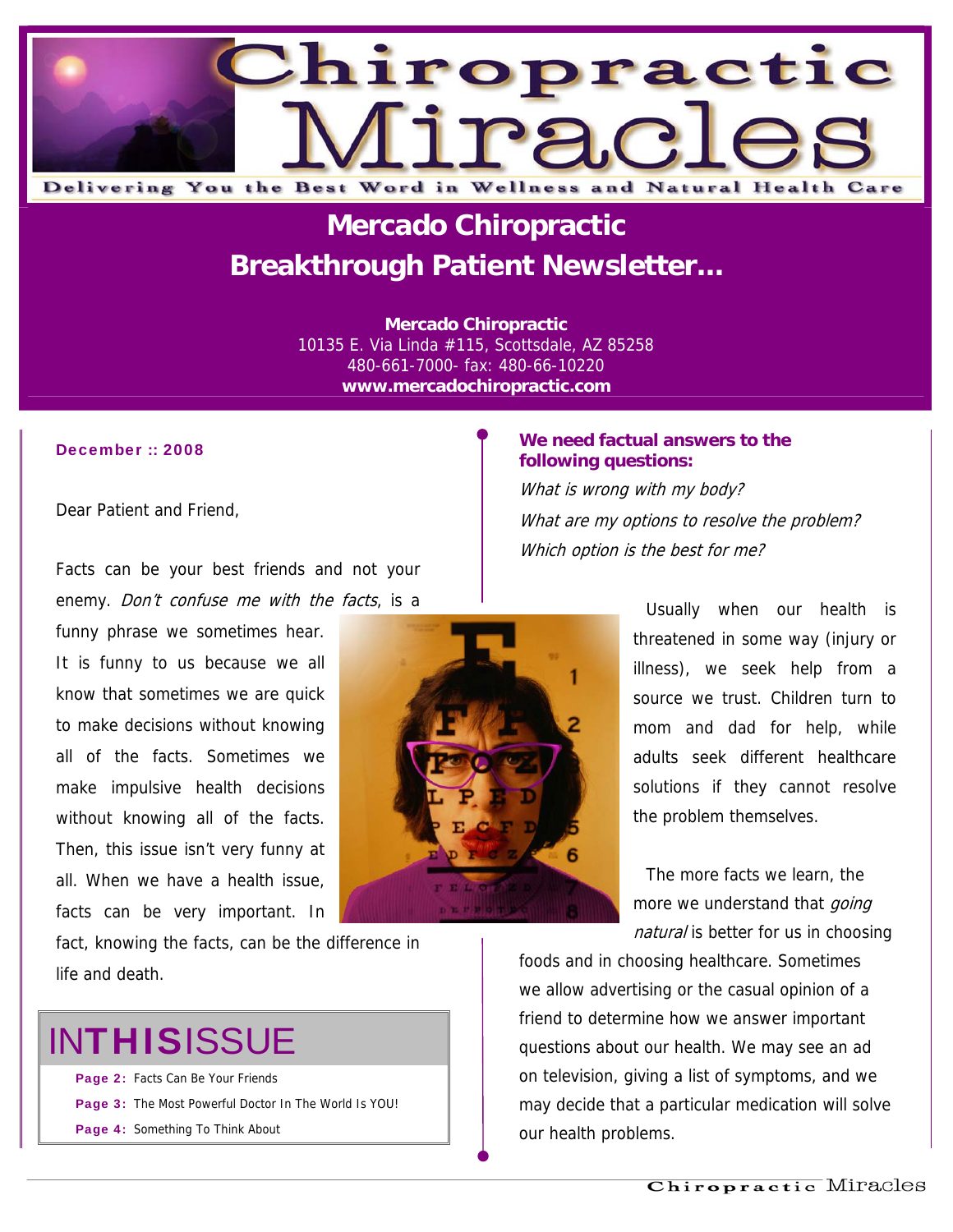

So we ask the doctor to prescribe it, without ever answering the questions, What is wrong with my body? and What are my options for making it better? and Which option should I choose?

When it comes to our health, our most important asset, we need to know all of the facts. We need to know how the body works, and we need to know that the body has a natural ability to heal itself. The fact is … having a healthy spinal column is a critical component to health. The brain and nerve system perform the basic function of communicating messages to every tissue, organ and cell of the body and the spinal column protects this process. When a spinal vertebrae is misaligned, caused by an injury or

simply an activity of daily living, these misalignments (subluxations) can interfere with the communication from the brain to the body, leading to many health problems. Chiropractors are educated and trained to detect and adjust subluxations, restoring health naturally.

If you have hesitated to seek chiropractic care because you have never tried it or you don't believe in it, take time now to learn the facts. Try chiropractic, and you will see for yourself how healthy you can be. Chiropractic is a healthcare system built on the body's natural ability to heal itself.

— СМ-

Inside this issue I will share with you a wealth of valuable information that is guaranteed to address many of your concerns and answer pressing questions. **It will absolutely provide you with all of the tools necessary to empower you to make the best health choices for you and your family and guide you on a path to optimal health.**

**Before we move ahead, let me first thank you for continuing to be a wonderful patient and friend and for choosing to live the Chiropractic Lifestyle. I commend you for taking charge of your health and the health of those you love!**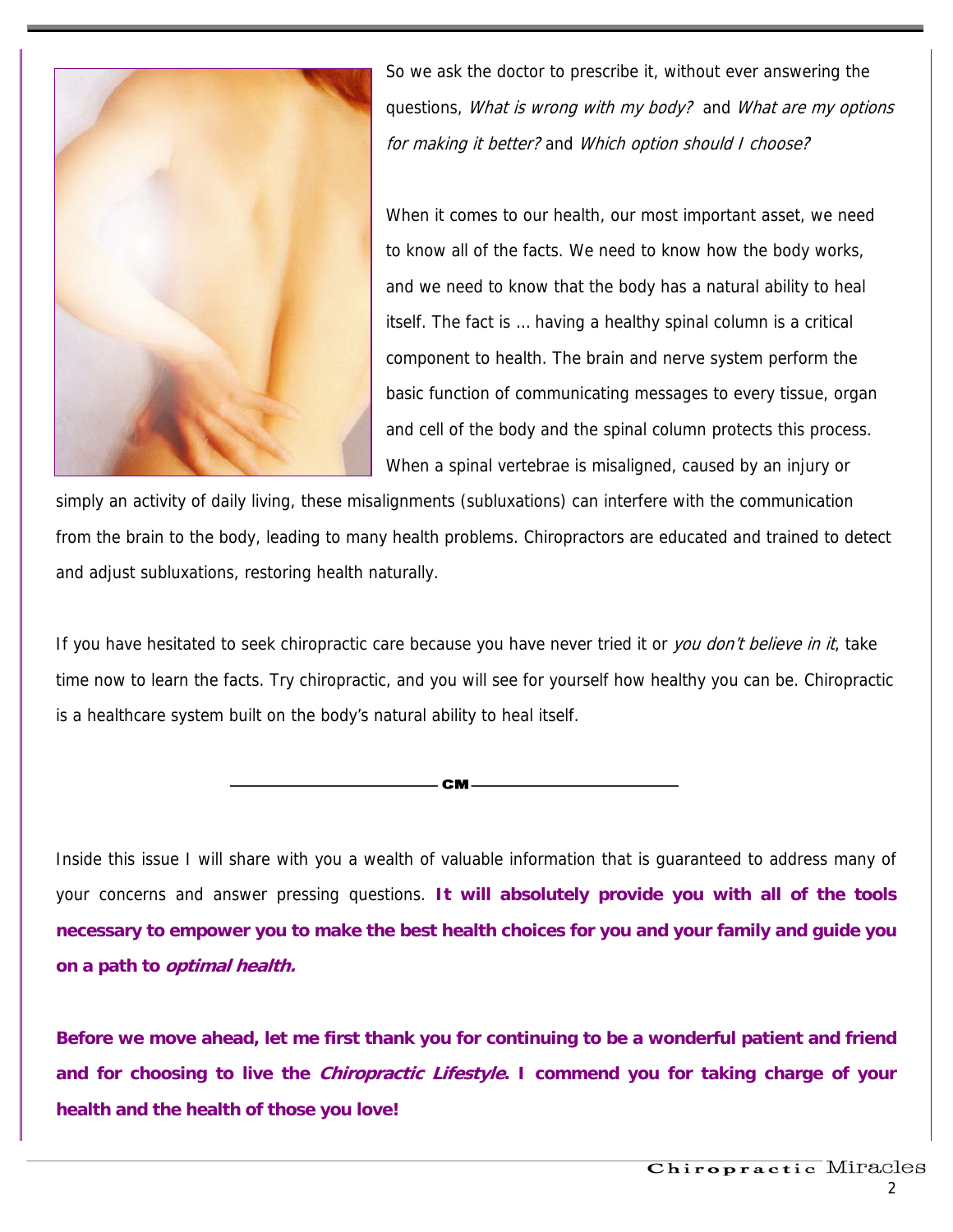### **The Most Powerful Doctor In The World Is YOU …**

#### **Our Society Is …**

- Too quick to rely on drugs
- Too quick to consent to surgery
- Too quick to give away our power and decision making abilities to others

In a time when our society is making more responsible decisions about our environment, it seems logical that we would also look for a more holistic, more natural approach toward health care. It makes perfect sense to follow the laws of nature in caring for our bodies. How does chiropractic care fit into this approach?

Chiropractors educate patients to understand that the human body has the ability to heal itself. A chiropractic adjustment removes any interference in the nerve system, which may be preventing the body from healing itself. When the nerve system is free from interference, the body can heal naturally. Clearly, chiropractic care is one of the first action steps we should take when dealing with a health concern. Chiropractic care is drugless, noninvasive and far less risky than many conventional medical approaches.



Medical care does serve an important role in a crisis situation when emergency care is needed. However, no drug or surgical procedure can restore the vital life energy that is halted by a subluxation (misaligned vertebrae). Only a chiropractic adjustment can restore the natural pathway of communication and allow healing to take place.

### **There is no doctor in the world more powerful than the inborn doctor within our own bodies. You are your own Master Healer and you know precisely how to run and maintain a healthy body.**

#### **Therefore …**

- Natural and safe approaches to optimizing health should always come first
- Chiropractic care is the number one recognized natural health care system in the world
- Drug intervention should occur only when absolutely necessary
- Surgery should be considered only as a last resort

Call for your chiropractic appointment today and discover a natural and safe approach to optimal health.